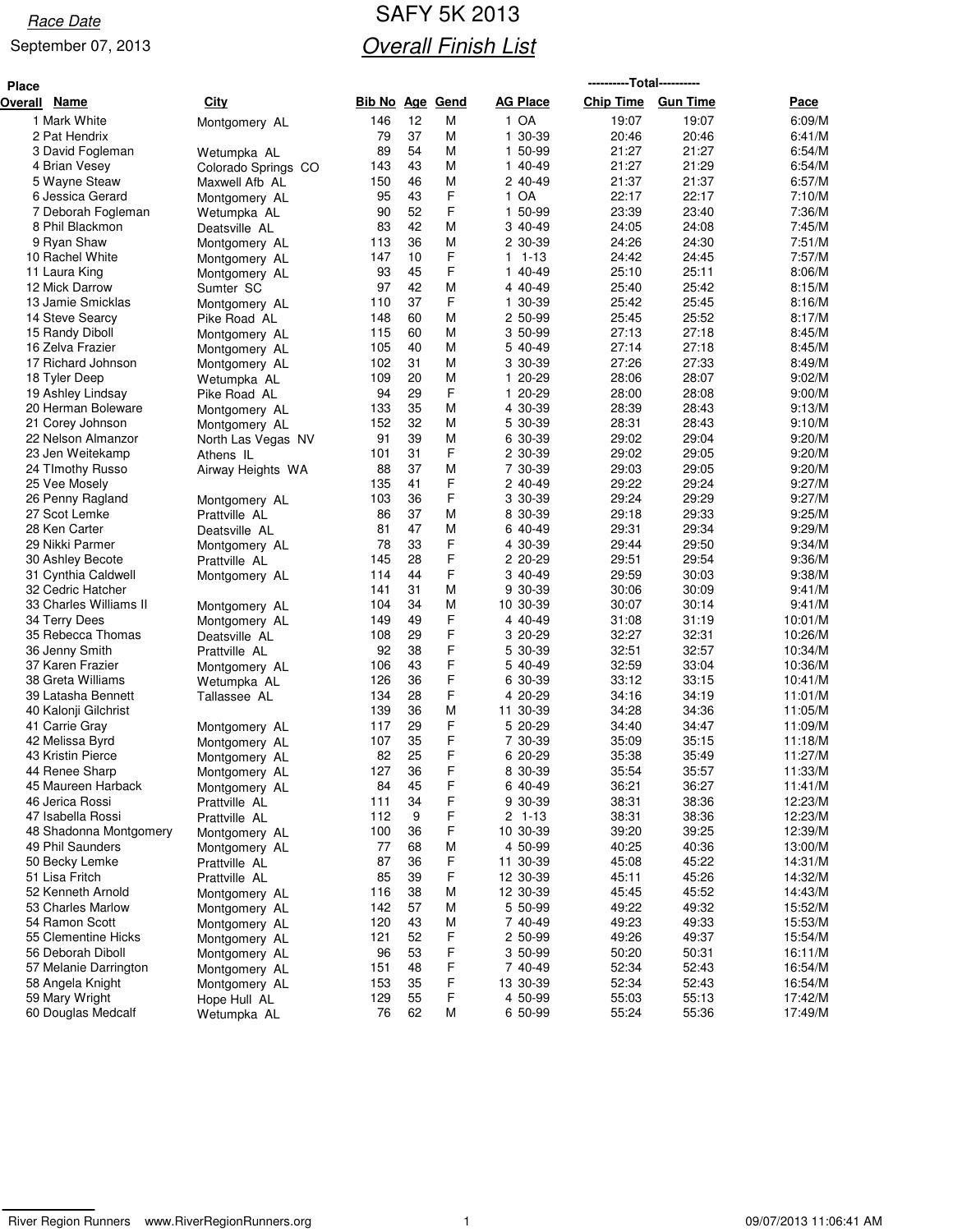September 07, 2013

### Race Date **SAFY 5K 2013 Age Group Results**

# Male Overall Winners

|                               |                    | ---------Total---------   |               |                         |             |                           |                          |                |  |  |  |
|-------------------------------|--------------------|---------------------------|---------------|-------------------------|-------------|---------------------------|--------------------------|----------------|--|--|--|
| <b>Place</b>                  | Name<br>Mark White | <u>City</u><br>Montgomery | Bib No<br>146 | 12                      | Age Overall | <b>Chip Time</b><br>19:07 | <b>Gun Time</b><br>19:07 | Pace<br>6:09/M |  |  |  |
| <b>Female Overall Winners</b> |                    |                           |               |                         |             |                           |                          |                |  |  |  |
|                               |                    |                           |               | ---------Total--------- |             |                           |                          |                |  |  |  |
| <b>Place</b>                  | Name               | City                      | Bib No        |                         | Age Overall | <b>Chip Time</b>          | <b>Gun Time</b>          | Pace           |  |  |  |
|                               | Jessica Gerard     | Montgomery                | 95            | 43                      | 6           | 22:17                     | 22:17                    | 7:10/M         |  |  |  |

River Region Runners www.RiverRegionRunners.org 1 09/07/2013 11:05:44 AM